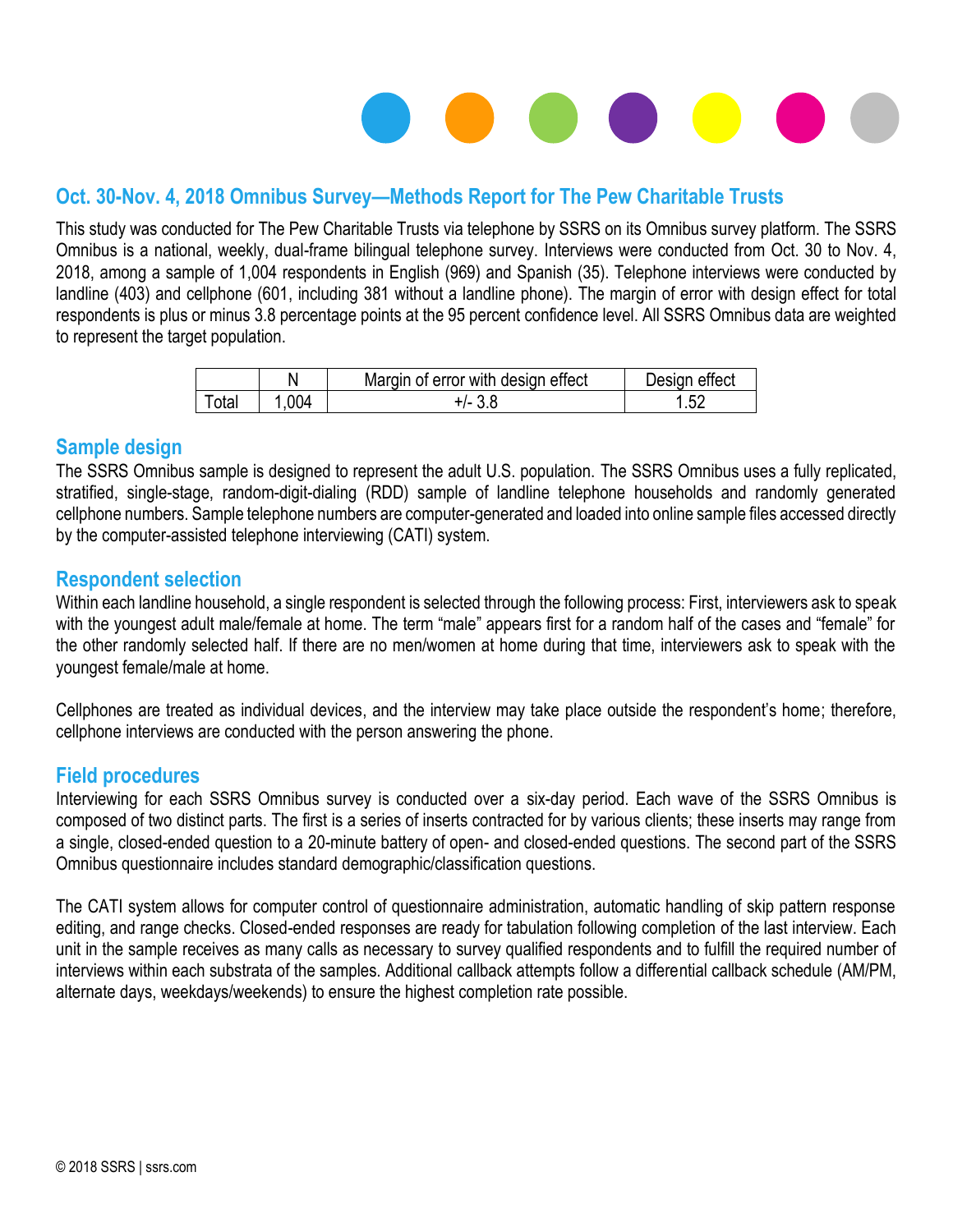

#### **Weighting**

Each SSRS Omnibus wave is weighted to provide nationally representative and projectable estimates of the adult population 18 years of age and older. The weighting process takes into account the disproportionate probabilities of household and respondent selection due to the number of separate telephone landlines and cellphones answered by respondents and their households, as well as the probability associated with the random selection of an individual household member. Following application of the above weights, the sample is post-stratified and balanced by key demographics such as age, race, sex, region, and education. The sample is also weighted to reflect the distribution of phone usage in the general population, meaning the proportion of those who are cellphone only, landline only, and mixed users. Weighting targets are provided in Appendix I.